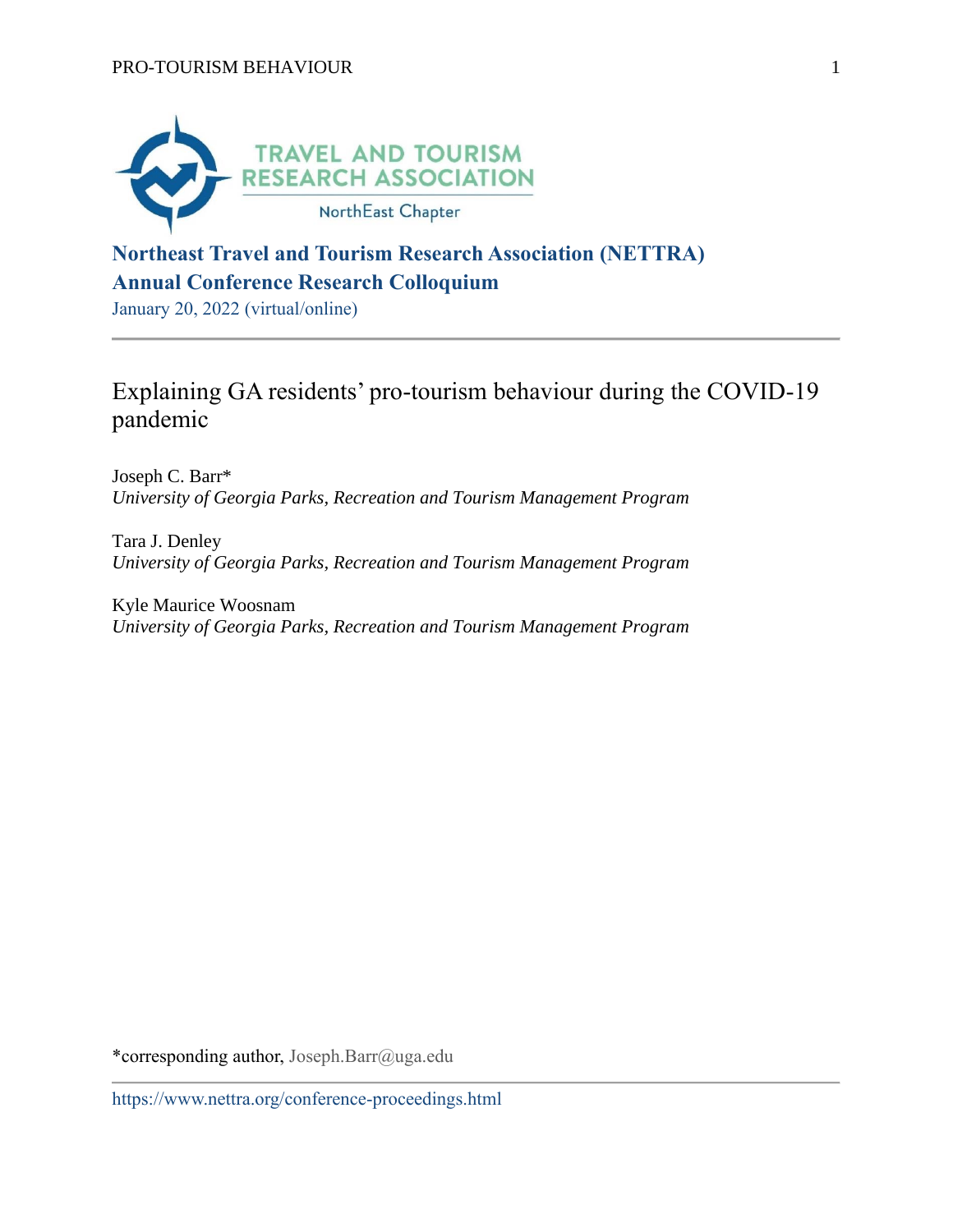#### **Abstract**

#### **Introduction**

As of December 1, 2021, the World Health Organization (2021) reported 47,945,945 COVID-19 cases in the United States.. Unfortunately, 773,083 individuals lost their lives due to the virus. As numbers of cases and fatalities continue to mount, many U.S. governors are conflicted with the balance of protecting their residents while trying to stimulate economies in their states. Given tourism ranks among the top-10 industries in many U.S. states, governors are faced with tough decisions concerning tourism, especially considering residents may not want to be subjected to visitors and the increased potential to contract COVID-19. This research focuses on residents' responses to pro-tourism behaviour within the state of Georgia where contentious perspectives have been voiced that the decision to reopen the economy is potentially political and risks public health (Amy & Nadler, 2021). In research completed in both Hong Kong (Wassler, Wang, and Hung (2021) and Mainland China (Zuo, Gursoy, & Wall, 2017), a direct relationship between trust in the government and residents' intentions to support various forms of tourism in their communities (Wassler, Wang, and Hung, 2021; Zuo, Gursoy, & Wall, 2017) as been found. This study aims to build on previous work by Yeager, Boley, Woosnam, and Green (2019) which showed that GA residents' personal economic benefits as well as both positive and negative impacts of tourism has on their support for tourism. The research also intends to build on the work by Joo et al. (2021), that found that the return of tourists in South Korea during the pandemic was shown to be a negative predictor of residents' support of tourism. To measure residents' pro-tourism behavior this model uses the Social Exchange theory. The social exchange theory is defined as "a general sociological theory [though born out of economics research conducted by George Homans (1961)] concerned with understanding the exchange of resources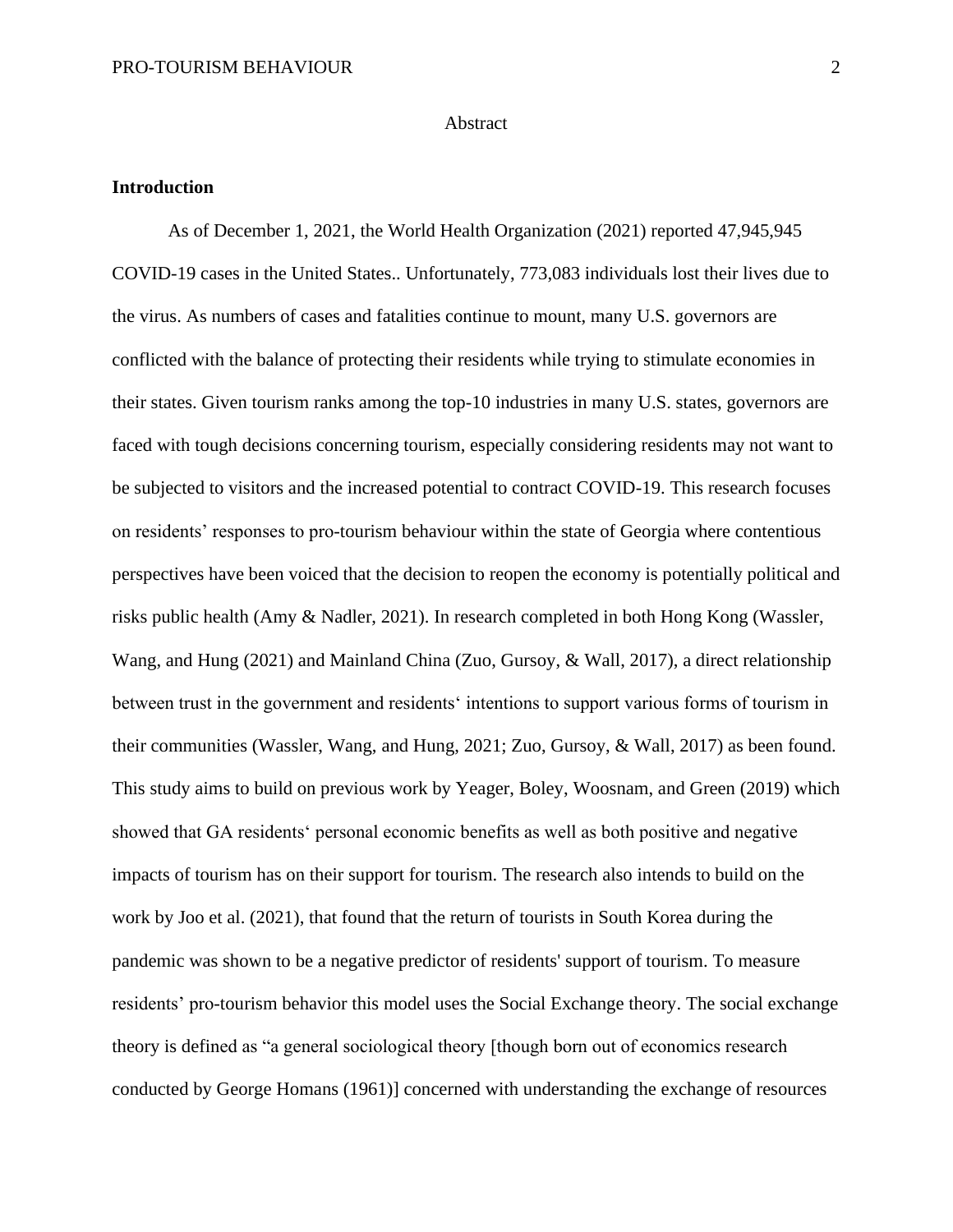between individuals and groups in an interaction situation" (Ap, 1992, p. 668). Individuals will remain in the relationship (or in the case of residents' attitudes research, support tourism) so long as it is beneficial to them. If it is not, individuals will either exit the relationship, desire a change, or as with perceptions of tourism, withdraw support (Erul, Woosnam, Ribeiro, & Salazar, 2021). Therefore this study goal was to examine the degree to which trust in the GA state government, personal economic benefit from tourism, perceived risk of COVID-19, and perceived impacts of tourism all contribute to residents' intentions to support tourism in Georgia during the pandemic.

#### **Methods**

This work tests a social exchange model which includes four potential predictors of residents' pro-tourism behaviour. This study attempted to target the general population of residents living in Georgia who were at least 18 years of age. To reach this population, the research team identified 61 different community groups focused on residents in various parts of Georgia hosted on the social networking sites Facebook and Reddit. A link to an online Qualtrics survey was posted twice, three weeks apart to ensure adequate coverage without spamming community members. After the second posting of the survey link on social media groups, 895 participants had responded. After checking responses for thoughtfulness and completion, 410 responses were removed, resulting in 485 responses for analysis.

### **Results and Discussion**

This study is among the first to examine residents' pro-tourism behavior considering five constructs derived from the social exchange theory while living in a time of "new normalcy" amidst the COVID-19 pandemic. The proposed model was assessed using structural equation modeling whereby eight of the 11 proposed hypotheses were supported. Perceived positive and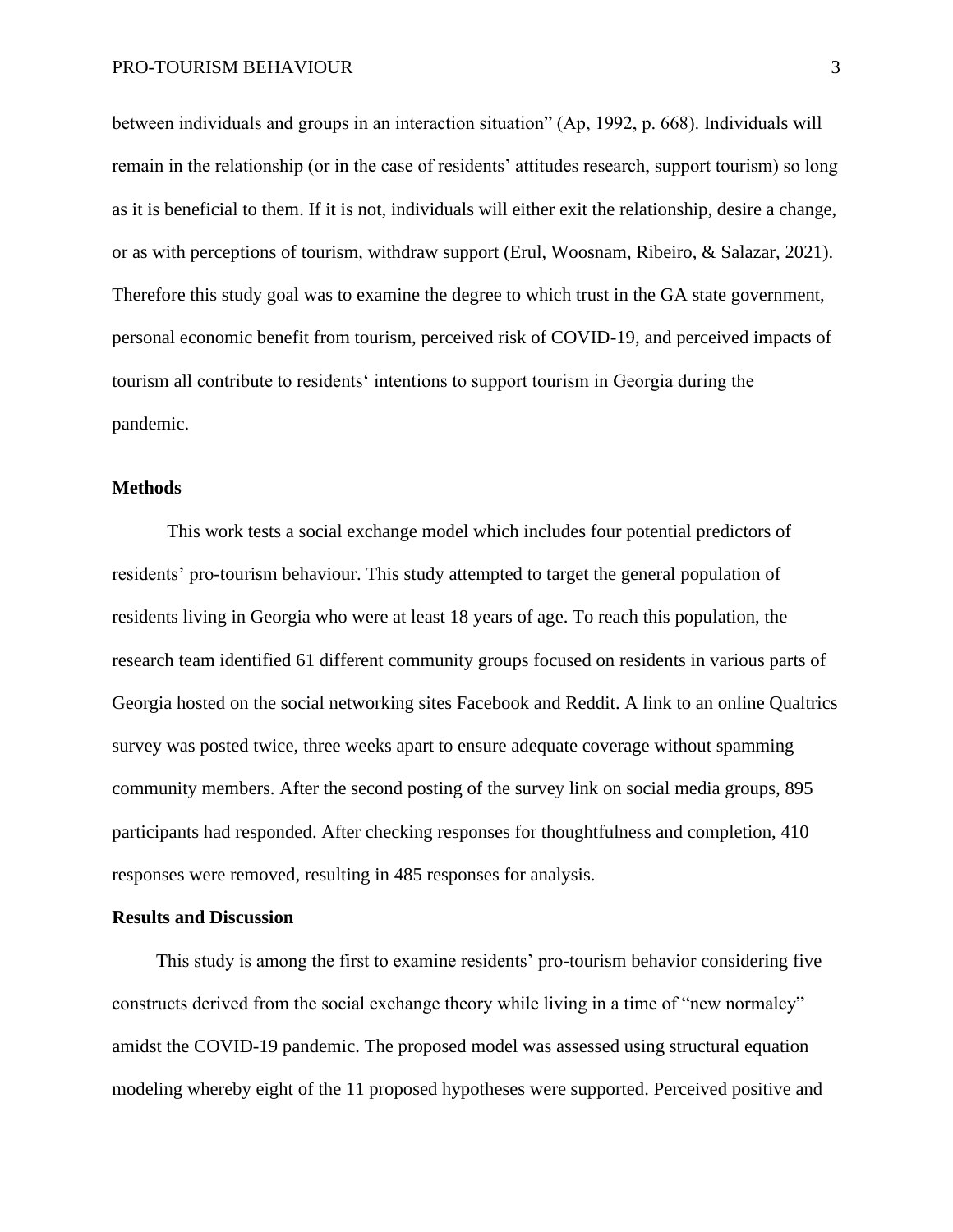negative tourism impacts were the strongest predictors of pro-tourism behavior. Although the perceived risk of COVID-19 was not a significant predictor, the everchanging nature of the pandemic could impact this relationship on pro-tourism behavior and should be studied further.

The results have countered existing research showing that the perceived risk of COVID-19 does not have a significant negative impact on the residents being less welcoming to tourists (Zenker and Kock, 2020). In contrast, several constructs showed support for previous work (Megeirhi, Woosnam, Ribeiro, Ramkissoon, and Denley, 2020) who explained the overall variance of pro-tourism behaviour in residents. Perceived positive and perceived negative impacts of tourism were each found to significantly predict pro-tourism behaviour, such that the former impact demonstrated a positive relationship (H10) and the latter impact demonstrated a negative relationship (H11). These findings are in line with what other authors (e.g., Eusébio et al., 2018; Ouyang et al., 2017; Ribeiro et al., 2017; and Stylidis & Terzidou, 2014) have found during pre-COVID-19 times. Our findings further validate what others have reported connecting the two perceived tourism impact forms to pro-tourism behaviour in a time of COVID-19 (Kamata, 2021; Tilaki et al., 2021).

The implications of this study will assist stakeholders as they manage tourism in communities when developing communication strategies to further increase residents' protourism support during a pandemic. However, further studies should be completed at various stages of the pandemic to continue to explore residents' perspectives of tourism during this tumultuous time. Considering the volatile nature of the COVID-19 pandemic, resident attitudes may quickly change, and destination stakeholders will need recent data to ensure effective marketing strategies.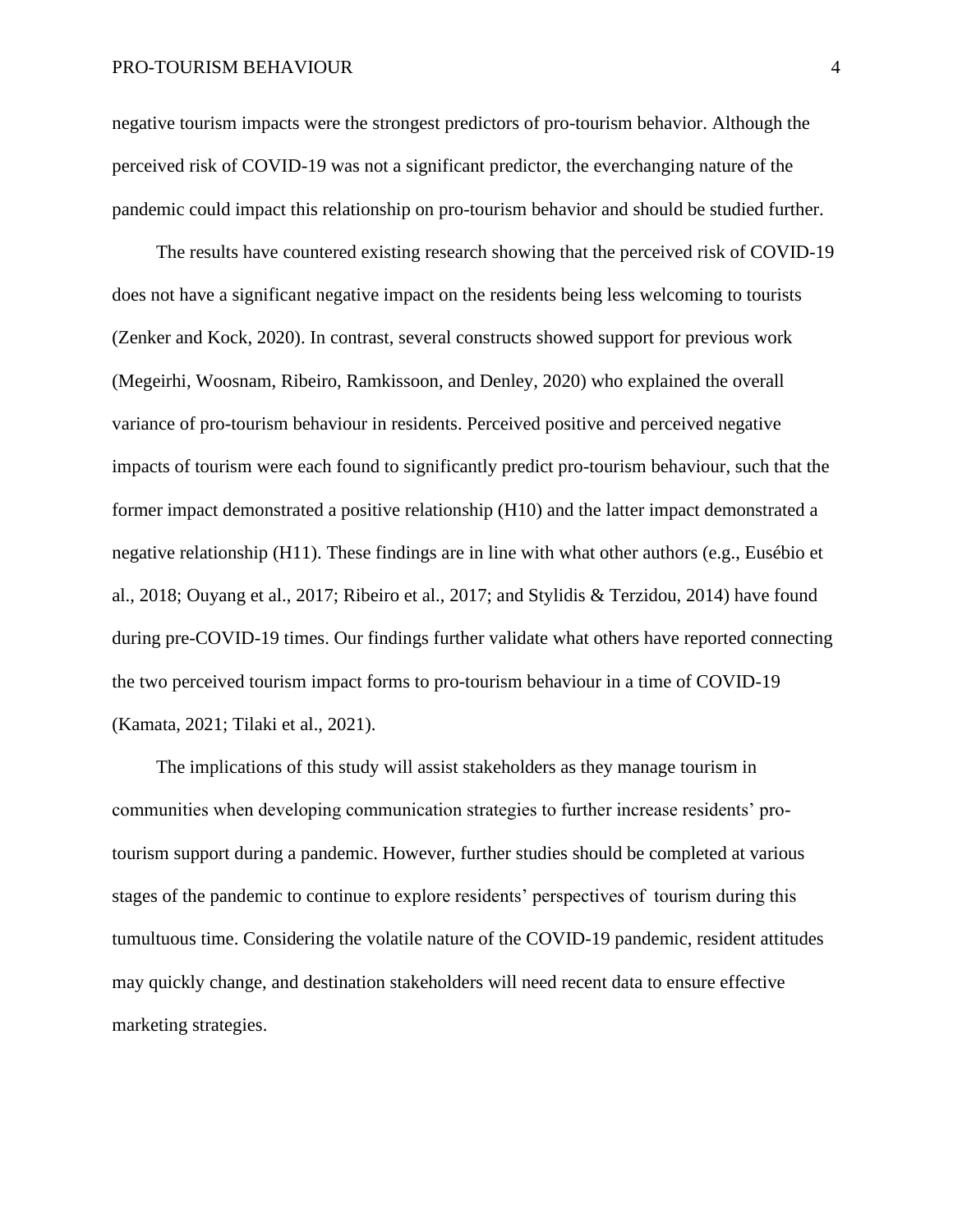#### **References**

- Amy, J., & Nadler, B. (2021). *Governor says Georgia 'battered, is not broken' by pandemic*. Accessed on July 14, 2021 via [https://www.usnews.com/news/best](https://www.usnews.com/news/best-states/georgia/articles/2021-01-14/amid-democratic-wins-virus-georgia-gop-gov-to-talk-economy)[states/georgia/articles/2021-01-14/amid-democratic-wins-virus-georgia-gop-gov-to-talk](https://www.usnews.com/news/best-states/georgia/articles/2021-01-14/amid-democratic-wins-virus-georgia-gop-gov-to-talk-economy)[economy](https://www.usnews.com/news/best-states/georgia/articles/2021-01-14/amid-democratic-wins-virus-georgia-gop-gov-to-talk-economy)
- Ap, J. (1992). Residents' perceptions on tourism impacts. *Annals of tourism Research*, *19*(4), 665-690.
- Erul, E., Woosnam, K.M., Ribeiro, M.A., & Salazar, J. (2021). Complementing theories to explain emotional solidarity. *Journal of Sustainable Tourism*, <https://doi.org/10.1080/09669582.2020.1800718>
- Eusébio, C., Vieira, A.L., & Lima, S. (2018). Place attachment, host–tourist interactions, and residents' attitudes towards tourism development: The case of Boa Vista Island in Cape Verde. *Journal of Sustainable Tourism*, *26*(6), 890-909.
- Homans, G.C. (1961). *Social behavior: Its elementary forms*. New York: Harcourt, Brace & World.
- Joo, D., Xu, W., Lee, J., Lee, C.K., & Woosnam, K.M. (2021). Residents' perceived risk, emotional solidarity, and support for tourism amidst the COVID-19 pandemic. *Journal of Destination Marketing & Management*, *19*,<https://doi.org/10.1016/j.jdmm.2021.100553>
- Kamata, H. (2021). Tourist destination residents' attitudes towards tourism during and after the COVID-19 pandemic. *Current Issues in Tourism*, https://doi.org/10.1080/13683500.2021.1881452
- Megeirhi, H.A., Woosnam, K.M., Ribeiro, M.A., Ramkissoon, H., & Denley, T.J. (2020). Employing a value-belief-norm framework to gauge Carthage residents' intentions to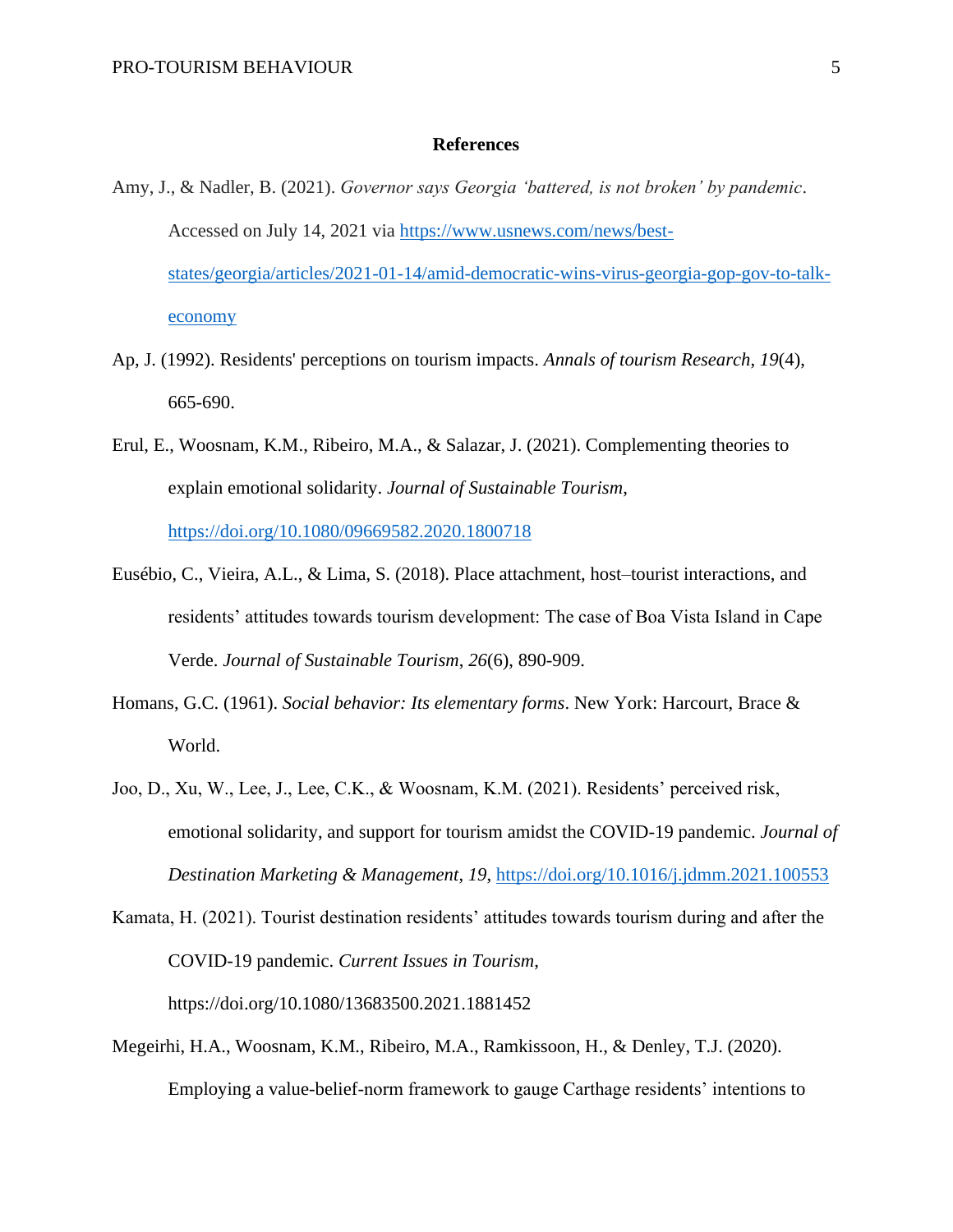support sustainable cultural heritage tourism. *Journal of Sustainable Tourism*, *28*(9), 1351-1370.

- Ouyang, Z., Gursoy, D., & Sharma, B. (2017). Role of trust, emotions and event attachment on residents' attitudes toward tourism. *Tourism Management*, *63*, 426-438.
- Ribeiro, M.A., Pinto, P., Silva, J.A., & Woosnam, K.M. (2017). Residents' attitudes and the adoption of pro-tourism behaviours: The case of developing island countries. *Tourism Management*, *61*, 523-537.
- Shen, K., Geng, C., & Su, X. (2019). Antecedents of residents' pro-tourism behavioral intention: place image, place attachment, and attitude. *Frontiers in Psychology*, *10*, <https://doi.org/10.3389/fpsyg.2019.02349>
- Stylidis, D., & Terzidou, M. (2014). Tourism and the economic crisis in Kavala, Greece. *Annals of Tourism Research*, *44*, 210-226.
- Tilaki, M.J.M., Abooali, G., Marzbali, M.H., & Samat, N. (2021). Vendors' attitudes and perceptions towards international tourists in the Malaysia Night Market: Does the COVID-19 Outbreak matter? *Sustainability*, *13*(3), https://doi.org/10.3390/su13031553
- Wassler, P., Wang, L., & Hung, K. (2021). Residents' power and trust: A road to brand ambassadorship? *Journal of Destination Marketing & Management*, *19*, 100550.
- World Health Organization (2021). *WHO Coronavirus (COVID-19) dashboard*. Accessed on December 1, 2021 via<https://covid19.who.int/>
- Yeager, E.P., Boley, B.B., Woosnam, K.M., & Green, G.T. (2020). Modeling residents' attitudes toward short-term vacation rentals. *Journal of Travel Research*, *59*(6), 955-974.